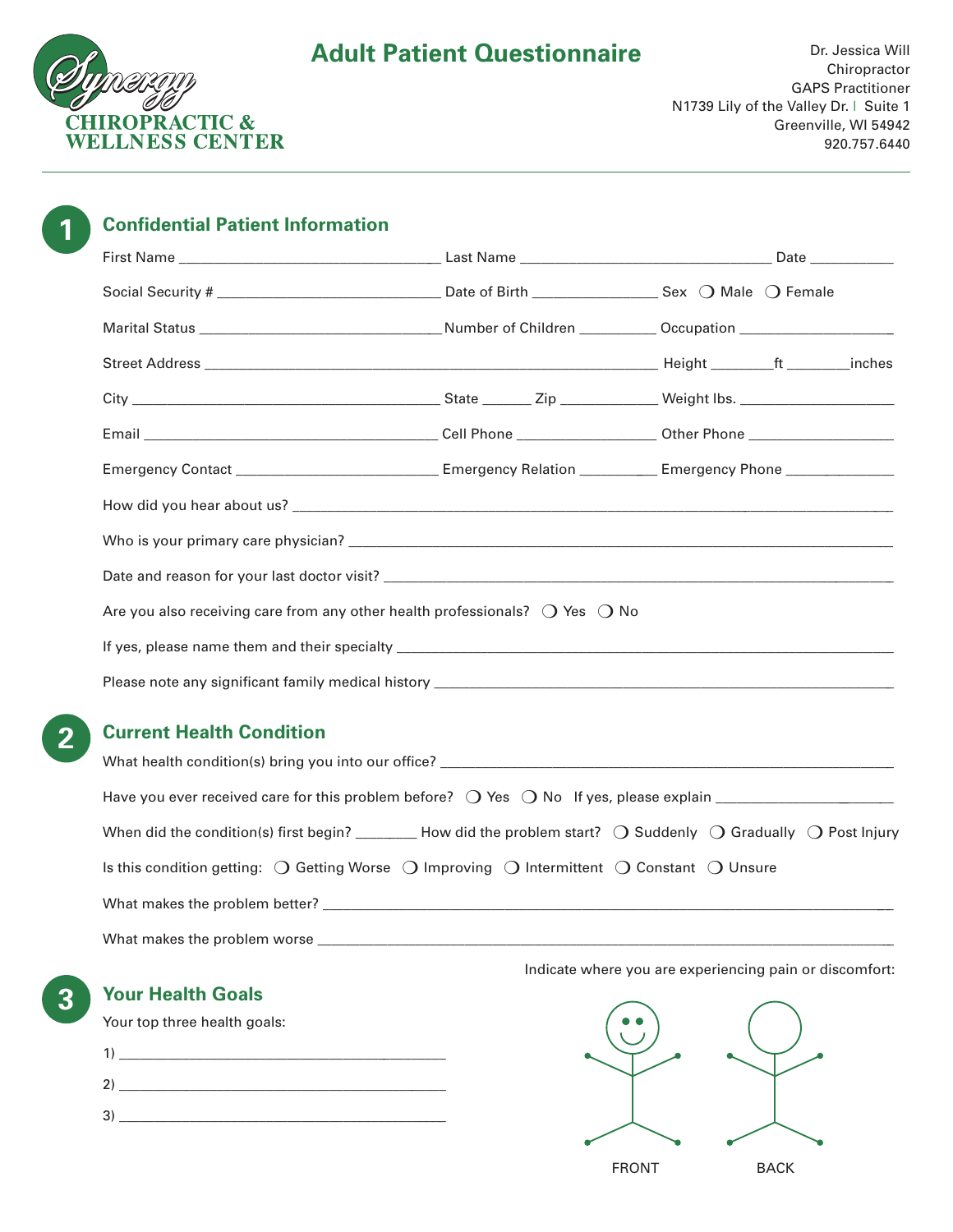## **4 Chiropractic History**

Have you ever visited a chiropractor?  $\bigcirc$  Yes  $\bigcirc$  No

What would you like to gain from chiropractic care?  $\bigcirc$  Resolve Existing Conditions  $\bigcirc$  Overall Wellness  $\bigcirc$  Both Do you have any concerns for other family members today? \_\_\_\_\_\_\_\_\_\_\_\_\_\_\_\_\_\_\_\_\_\_\_

# **5 TRAUMAS: Physical Injury History**

| Have you ever had any significant falls, surgeries, or other injuries as an adult? $\bigcirc$ Yes $\bigcirc$ No  |
|------------------------------------------------------------------------------------------------------------------|
|                                                                                                                  |
|                                                                                                                  |
|                                                                                                                  |
| Exercise frequency? $\bigcirc$ None $\bigcirc$ 1-2 times per week $\bigcirc$ 3-5 times per week $\bigcirc$ Daily |
|                                                                                                                  |
|                                                                                                                  |
| List any problems with flexibility (Example: putting on socks, shoes, etc.) __________________________________   |
| How many hours per day do you typically spend sitting at a desk or on a computer? _________________              |

# **TOXINS: Chemical & Environmental Exposure**

Please rate your consumption of each:

**6**

|         | None |                    | Moderate                                          |                    | Hiah    |                             | None |     | Moderate    |                    | High    |
|---------|------|--------------------|---------------------------------------------------|--------------------|---------|-----------------------------|------|-----|-------------|--------------------|---------|
| Alcohol |      | ()2                | $\left( \begin{array}{c} 1 \end{array} \right)$ 3 | ()4                | $($ ) 5 | <b>Processed Foods</b>      | ()1  | ()2 | ( ) 3       | ()4                | ◯ 5     |
| Water   |      | $($ ) 2            | $\bigcirc$ 3                                      | $\bigcirc$ 4       | $($ ) 5 | <b>Artificial Sweetener</b> | ()1  | ()2 | $($ ) 3     | ()4                | $($ ) 5 |
| Sugar   |      | ()2                | $\bigcirc$ 3                                      | ()4                | $($ ) 5 | <b>Sugary Drinks</b>        | ()1  | ()2 | ()3         | $\left( \right)$ 4 | $($ ) 5 |
| Dairy   |      |                    | $($ ) 2 $($ ) 3                                   | $\left( \right)$ 4 | $($ 5   | Cigarettes                  | ()1  |     | $()2$ $()3$ | $\left( \right)$ 4 | $($ ) 5 |
| Gluten  |      | $\left( \right)$ 2 | ( ) 3                                             | ()4                | $($ ) 5 | <b>Recreational Drugs</b>   | ()1  | ()2 | $($ ) 3     | ()4                | $($ ) 5 |

\_\_\_\_\_\_\_\_\_\_\_\_\_\_\_\_\_\_\_\_\_\_\_\_\_\_\_\_\_\_\_\_\_\_\_\_\_\_\_\_\_\_\_\_\_\_\_\_\_\_\_\_\_\_\_\_\_\_\_\_\_\_\_\_\_\_\_\_\_\_\_\_\_\_\_\_\_\_\_\_\_\_\_\_\_\_\_\_\_\_\_\_\_\_\_\_\_\_\_\_\_\_\_\_\_\_\_\_\_\_\_\_\_

Please list any drugs, medications, vitamins, herbs, or other that you are taking and why: \_\_\_\_\_\_\_\_\_\_\_\_\_\_\_\_\_\_\_\_\_\_\_\_\_\_\_\_\_

# **7 THOUGHTS: Emotional Stresses & Challenges**

| Please rate your STRESS for each: |  |  |
|-----------------------------------|--|--|
|                                   |  |  |

| None | Moderate                                                              | Hiah |  | None | Moderate |                                                                           | High |
|------|-----------------------------------------------------------------------|------|--|------|----------|---------------------------------------------------------------------------|------|
|      | Work $\bigcirc$ 1 $\bigcirc$ 2 $\bigcirc$ 3 $\bigcirc$ 4 $\bigcirc$ 5 |      |  |      |          | Finances $\bigcirc$ 1 $\bigcirc$ 2 $\bigcirc$ 3 $\bigcirc$ 4 $\bigcirc$ 5 |      |
|      | Home $\bigcirc$ 1 $\bigcirc$ 2 $\bigcirc$ 3 $\bigcirc$ 4 $\bigcirc$ 5 |      |  |      |          | Health $\bigcirc$ 1 $\bigcirc$ 2 $\bigcirc$ 3 $\bigcirc$ 4 $\bigcirc$ 5   |      |
|      | Life $\bigcirc$ 1 $\bigcirc$ 2 $\bigcirc$ 3 $\bigcirc$ 4 $\bigcirc$ 5 |      |  |      |          | Family $\bigcirc$ 1 $\bigcirc$ 2 $\bigcirc$ 3 $\bigcirc$ 4 $\bigcirc$ 5   |      |

# **8 Acknowledgement & Consent**

Patient Name \_\_\_\_\_\_\_\_\_\_\_\_\_\_\_\_\_\_\_\_\_\_\_\_\_\_\_\_\_\_\_\_\_\_\_\_\_\_\_\_\_\_\_\_\_\_\_\_\_\_\_\_\_\_\_\_\_\_\_\_\_\_\_\_\_\_\_ Date \_\_\_\_\_\_\_\_\_\_\_\_\_\_\_\_\_\_\_\_\_\_\_\_\_\_\_\_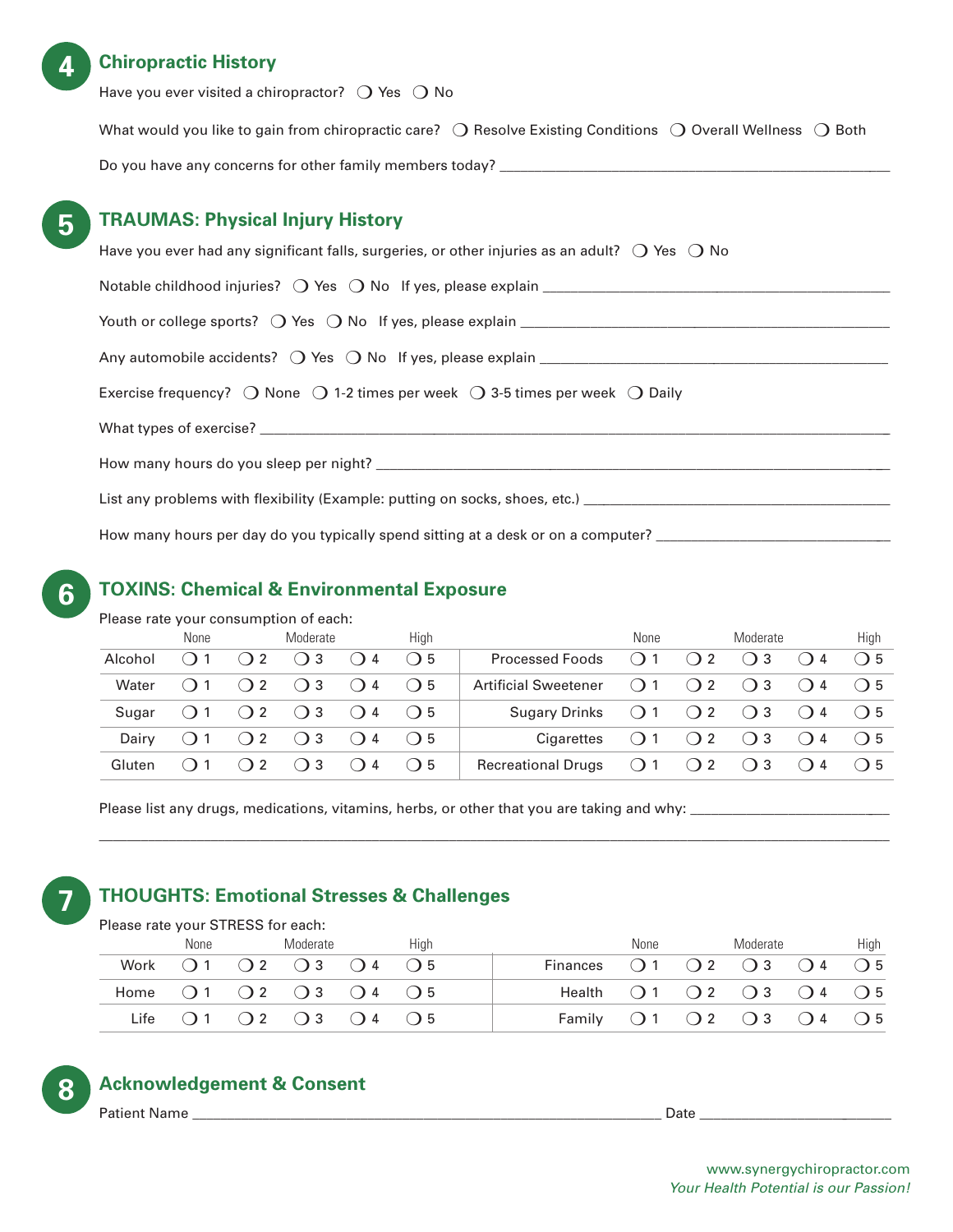# **9 Financial Policy**

#### **Insurance Patients**

*Please note that your insurance coverage is a contract between you and your insurance company and that you are ultimately responsible for your bills at Synergy Chiropractic.*

As a courtesy to our patients, Synergy Chiropractic will make every effort to verify chiropractic benefits. **Unfortunately, Synergy Chiropractic cannot guarantee that your insurance will pay benefits because insurance companies never guarantee payment until they review the claim.** Please realize that it is your responsibility to contact your employer or benefits office for details of personal coverage.

I understand that I am responsible for **all charges not covered by insurance** including, but not limited to: **all claims denied, unpaid due to deductibles, co-insurance/co-pay, out-of-network, and all charges denied from a completed review for medical necessity (eg. your insurance company does not feel that your condition is medically necessary).** I further understand Synergy Chiropractic will honor all discounts, fee schedules, and network participation pricing as per signed contract. Discounts assigned by organizations or insurances without a signed agreement with Synergy Chiropractic will become the patient's responsibility. I hereby authorize and assign directly to Synergy Chiropractic all insurance benefits, if any, otherwise payable to me for services rendered. I authorize the use of this signature on all insurance submissions.

All co-pays are due at the time of service.

**I understand that if my health insurance does not include coverage for chiropractic, I will be required to pay at the time of service.** I further understand that I have the right to establish a payment plan when costs exceed my ability to pay. Payment Plan Contracts are available at the front office.

**Claims not paid by your insurance company after 60 days are the responsibility of the patient, or in the case of a minor the parent/guardian.**

#### **Missed Appointment Fee**

If a patient is a NO SHOW or does not make a courtesy call to notify our office of a cancellation, a \$40 fee will be charged. This fee will not be submitted to your insurance and must be paid before a new appointment is scheduled.

#### **Past Due Accounts**

In the event your account is past due, a 1.5% late charge will be assessed on all invoices overdue 30 days and older.

### **Returned Checks**

There will be a fee of \$35 for any checks returned by your bank.

#### **Cash Patients**

*Please note that you are ultimately responsible for your bills at Synergy Chiropractic.* Payment is always due at the time of service for any and all services and products, unless a Payment Plan Contract is filled out in advance.

#### **I have read the above policy and understand the terms of payment for Synergy Chiropractic.**

| <b>Patient Print Name</b>                    | <b>Patient Signature</b>                    |  |  |  |  |
|----------------------------------------------|---------------------------------------------|--|--|--|--|
| Guardian / Patient Representative Print Name | Guardian / Patient Representative Signature |  |  |  |  |
| <b>Relationship to Patient</b>               | Date                                        |  |  |  |  |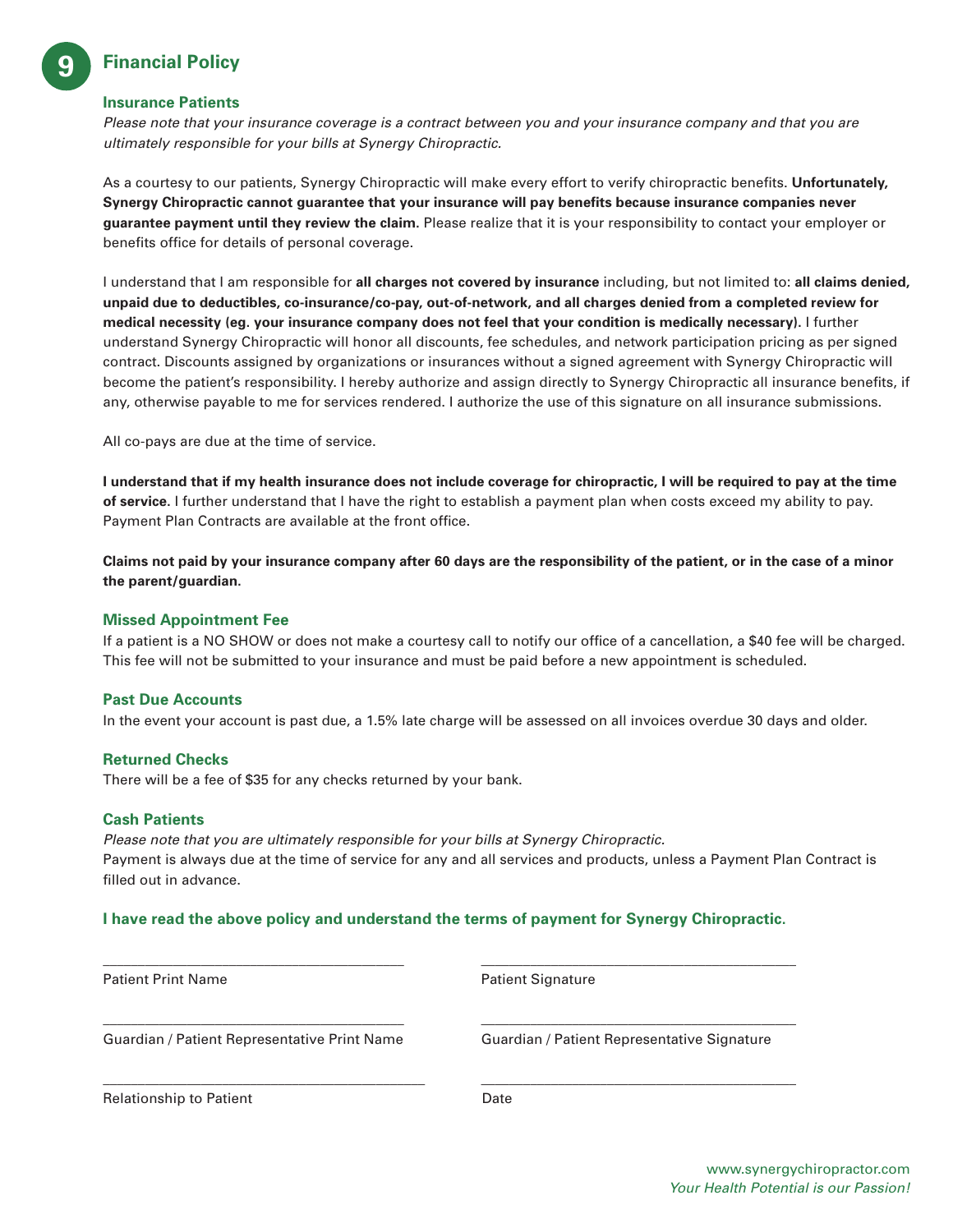# **10 Notice of Privacy Policy**

Protecting the privacy of your personal health information is important to us. Disclosure of your protected health information without authorization is strictly limited to defined situations that include emergency care, quality assurance activities, public health, research, and law enforcement activities. Any other disclosures for the purposes of treatment, payment or practice operations will be made only after obtaining your consent.

- •You may request restrictions on your disclosures
- •You may inspect and receive copies of your records within 30 days with a request.
- •You may request to view changes to your records.
- •In the future, we may contact you for appointment reminders, announcements and to inform you about our practice and its staff.

I understand that, under the Health Insurance Portability & Accountability Act of 1996 (HIPPA), I have certain rights to privacy regarding my protected health information. I understand that this information can and will be used to:

- •Conduct, plan and direct my treatment and follow up with multiple healthcare providers who may be involved in that treatment directly or indirectly.
- •Obtain payment from their party payers.
- •Conduct normal healthcare operations such as quality assessments and physician's certifications.

**\_\_\_\_\_\_\_\_\_\_\_\_\_\_\_\_\_\_\_\_\_\_\_\_\_\_\_\_\_\_\_\_\_\_\_\_\_\_\_\_\_\_\_ \_\_\_\_\_\_\_\_\_\_\_\_\_\_\_\_\_\_\_\_\_\_\_\_\_\_\_\_\_\_\_\_\_\_\_\_\_\_\_\_\_\_\_\_\_**

**\_\_\_\_\_\_\_\_\_\_\_\_\_\_\_\_\_\_\_\_\_\_\_\_\_\_\_\_\_\_\_\_\_\_\_\_\_\_\_\_\_\_\_ \_\_\_\_\_\_\_\_\_\_\_\_\_\_\_\_\_\_\_\_\_\_\_\_\_\_\_\_\_\_\_\_\_\_\_\_\_\_\_\_\_\_\_\_\_**

I have read and understand your Notice of Privacy Practices. A more complete description can be requested. I also understand that I can request, in writing, that you restrict how my personal information is used and or disclosed.

Patient Print Name (Please Print) Relationship to Patient

Signature Date

# **11 Authorization for Care**

*I* hereby authorize the Doctor to work with my condition through the use of adjustments to my spine, as he or she *deems appropriate. I clearly understand and agree that all services rendered me are charged directly to me and that I am personally responsible for payment. I agree that I am responsible for all bills incurred at this office. The Doctor will not be held responsible for any pre-existing medically diagnosed conditions nor for any medical diagnosis. I also understand that if I suspend or terminate my care, any fees for professional services rendered me will become immediately due and payable.*

*I hereby authorize assignment of my insurance rights and benefits (if applicable) directly to the provider for services rendered. I understand and agree that health and accident insurance policies are an arrangement between an insurance carrier and myself. I understand that the Doctor's office will prepare any necessary reports and forms to assist me in collecting the insurance company and that any amount authorized to be paid directly to the Doctor's office will be credited to my account on receipt.*

*Ownership of X-ray Films: It is understood and agreed that the payments to the Doctor for X-rays is for examination of X-rays only. The X-ray negative will remain the property of the office. They are kept on file where they may be seen at any time while I am a patient at this office.*

| Signature |        |        |                                                        | Date           |          |                         |
|-----------|--------|--------|--------------------------------------------------------|----------------|----------|-------------------------|
|           |        |        | Guardian or Spouse Authorizing Care Signature          | Date           |          |                         |
|           |        |        | Who should receive bills for payments on your account? |                |          |                         |
| Patient   | Spouse | Parent | <b>Workers Comp</b>                                    | Auto Insurance | Medicare | <b>Health Insurance</b> |